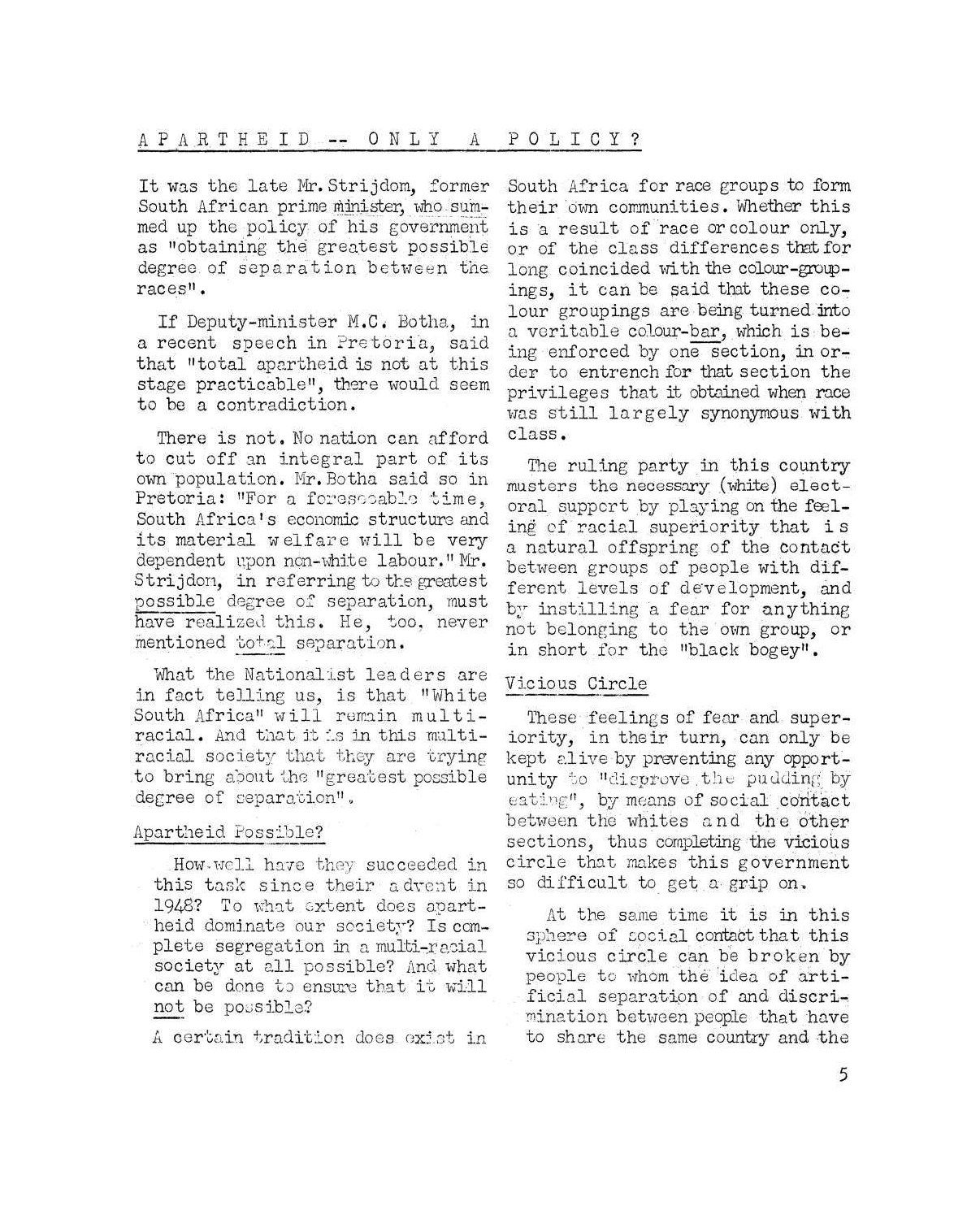# same towns is repulsive.

In this connection along and wellillustrated article about "shocking race fraternization", in the Afrikaans weekly Die Huisgenoot of 17.11. 61, makes heartening reading. I quotes

## "Un~South African"

"Although South Africa is undoubtedly the country where most care is taken against fraternization between white and non-white. . . . social intermingling is increasing alarmingly. . . . When liquor will soon be freely available to nonwhites, the Police can no longer use this loophole (sic) to prevent this un-South-African fraternization. ... White ladies employed by a catering firm served the black men and women. . . . After the failure (sic) of the treason trial several multi-racial parties were held. One can imagine the way in which the'interests of the fatherland were tampered with."

Die Huisgenoot concluded: "If this tendency is to continue, it is possible that generations to come will inherit a situation where thousands of white South Africans practise integration in their private lives, although the official policy of the country will be segregation."

There we have it. Thirteen years of attempts to bring about the "great-' est possible degree of separation" have resulted in more conscious ignoring the colour-bar than ever.

Although the Government has succeeded in closing several channels of contact, those that remain open are numerous and will be much harder to close.

#### Remaining Channels

Our "open" universities, in spite of much unnecessary discrimination, still present opportunities for inter-racial contact, and those fortunate enough to be there, should be determined to make the best of these last opportunities, and to build up friendships that will last after leaving the campus.

In spite of difficulties presented by group areas legislation, dozens of non-racial restaurants and nightclubs have sprung up in the big cities, nearly all of them since the advent of the Nats. In Cape Town alone there are said to be seven -in fact hardly any "non-white" establishment does not welcome all sections -- and there is no need for any opponent of apartheid to patronize racially exclusive restaurants.

## Friendly Sport

In sport only a beginning has been made in breaking down the colour bar between white and non-white, although divisions between the non-white sections in sport are on their way out. Organized sport, particularly, has been too dependent on Government sipport and that of the subs.-paying public for any large-scale attempts to be made to break the colour bar, with the possible exception of boxing, which in order to retain international recognition, has organized inter-racial tournaments just outside our borders.

It is, however, improbable that